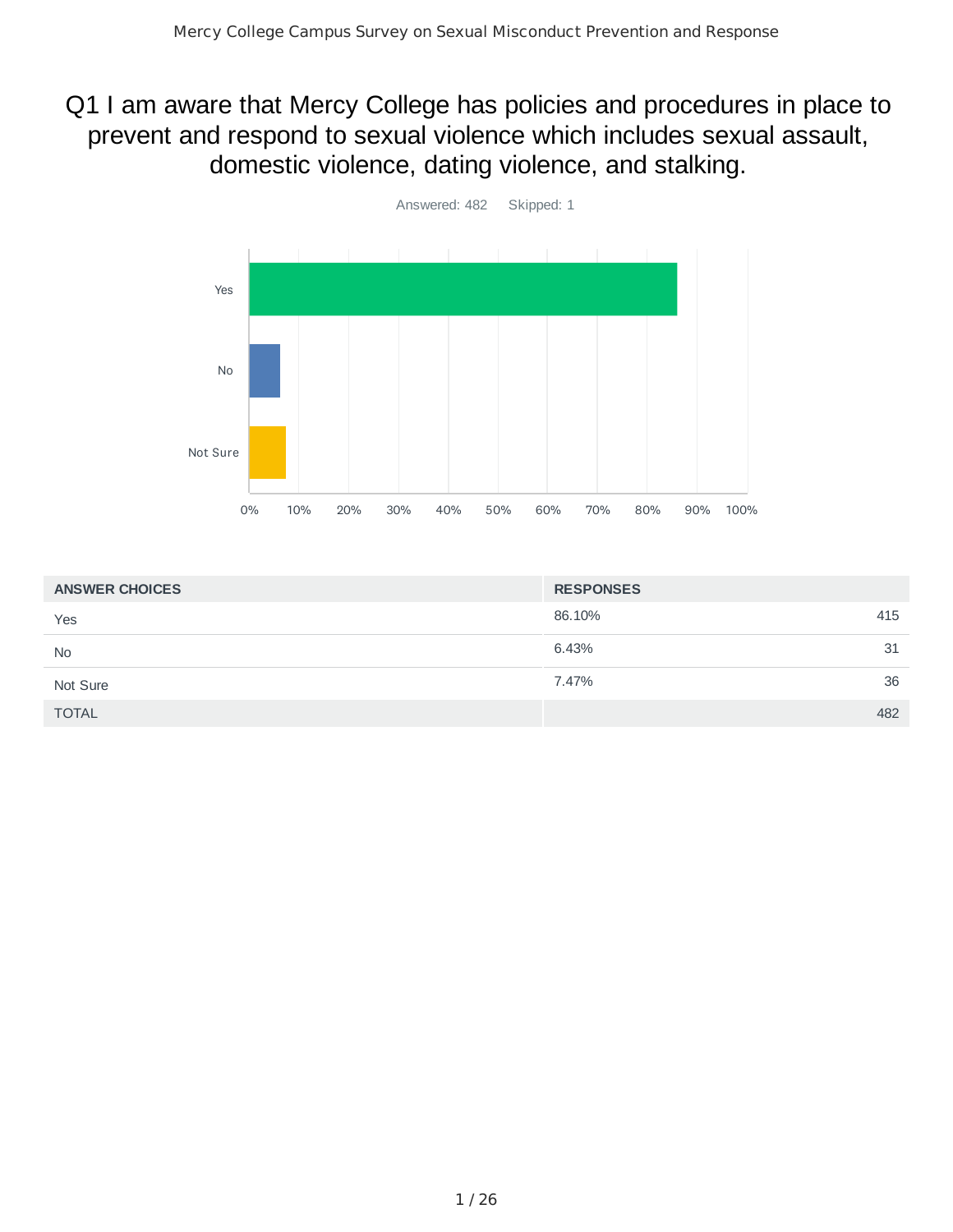## Q2 I am aware that Mercy College has a Title IX Coordinator who investigates reports of sexual violence, provides training to prevent sexual violence, and connects students to resources.



| <b>ANSWER CHOICES</b> | <b>RESPONSES</b> |
|-----------------------|------------------|
| Yes                   | 75.52%<br>364    |
| <b>No</b>             | 69<br>14.32%     |
| Not Sure              | 49<br>10.17%     |
| <b>TOTAL</b>          | 482              |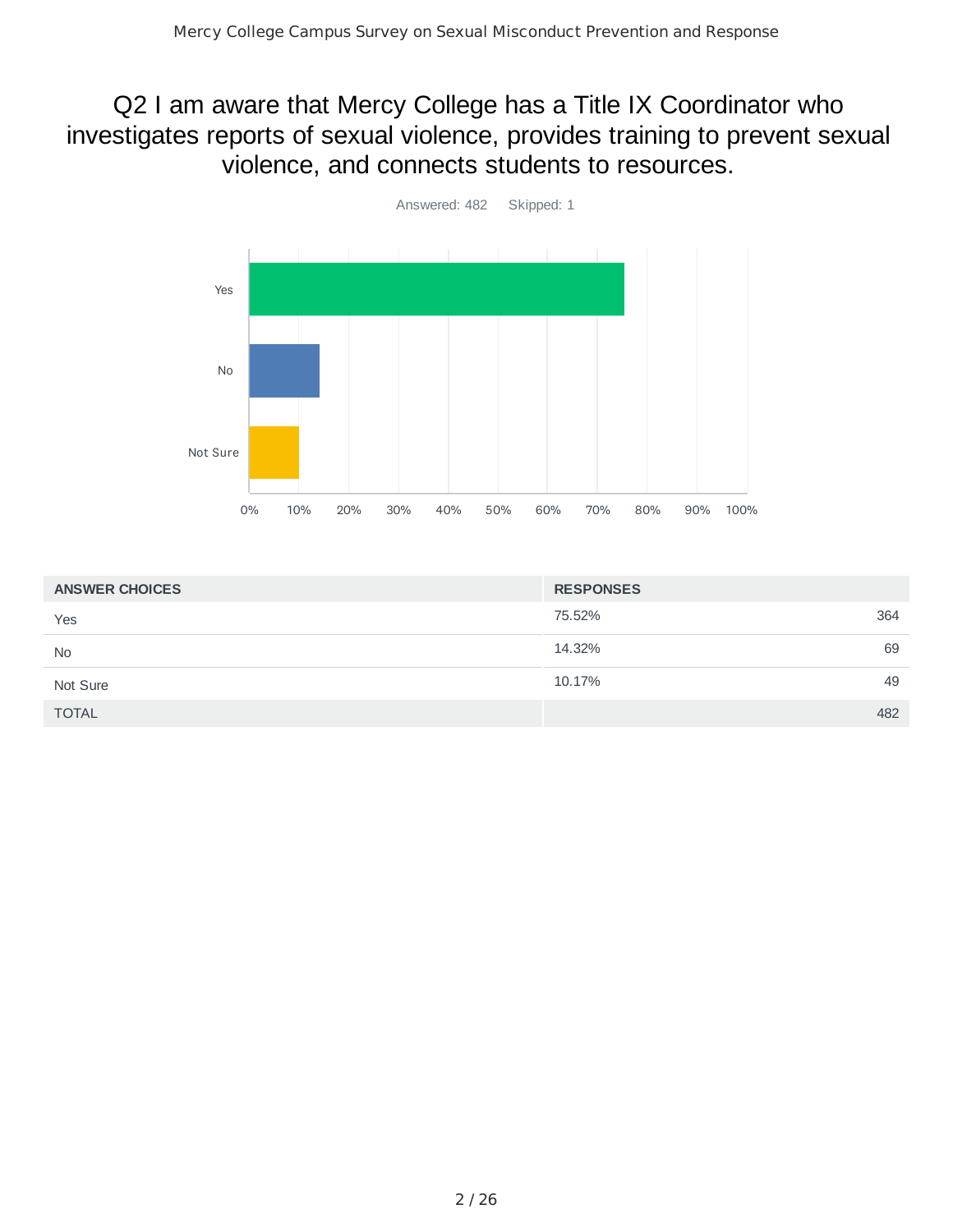#### Q3 I am aware that students can report incidents of sexual violence to the Title IX Coordinator, Campus Safety, the Counseling Center, the Health Center, Student Affairs, and local law enforcement, as well as file a report online.



| <b>ANSWER CHOICES</b> | <b>RESPONSES</b> |
|-----------------------|------------------|
| Yes                   | 86.10%<br>415    |
| <b>No</b>             | 38<br>7.88%      |
| Not Sure              | 29<br>6.02%      |
| <b>TOTAL</b>          | 482              |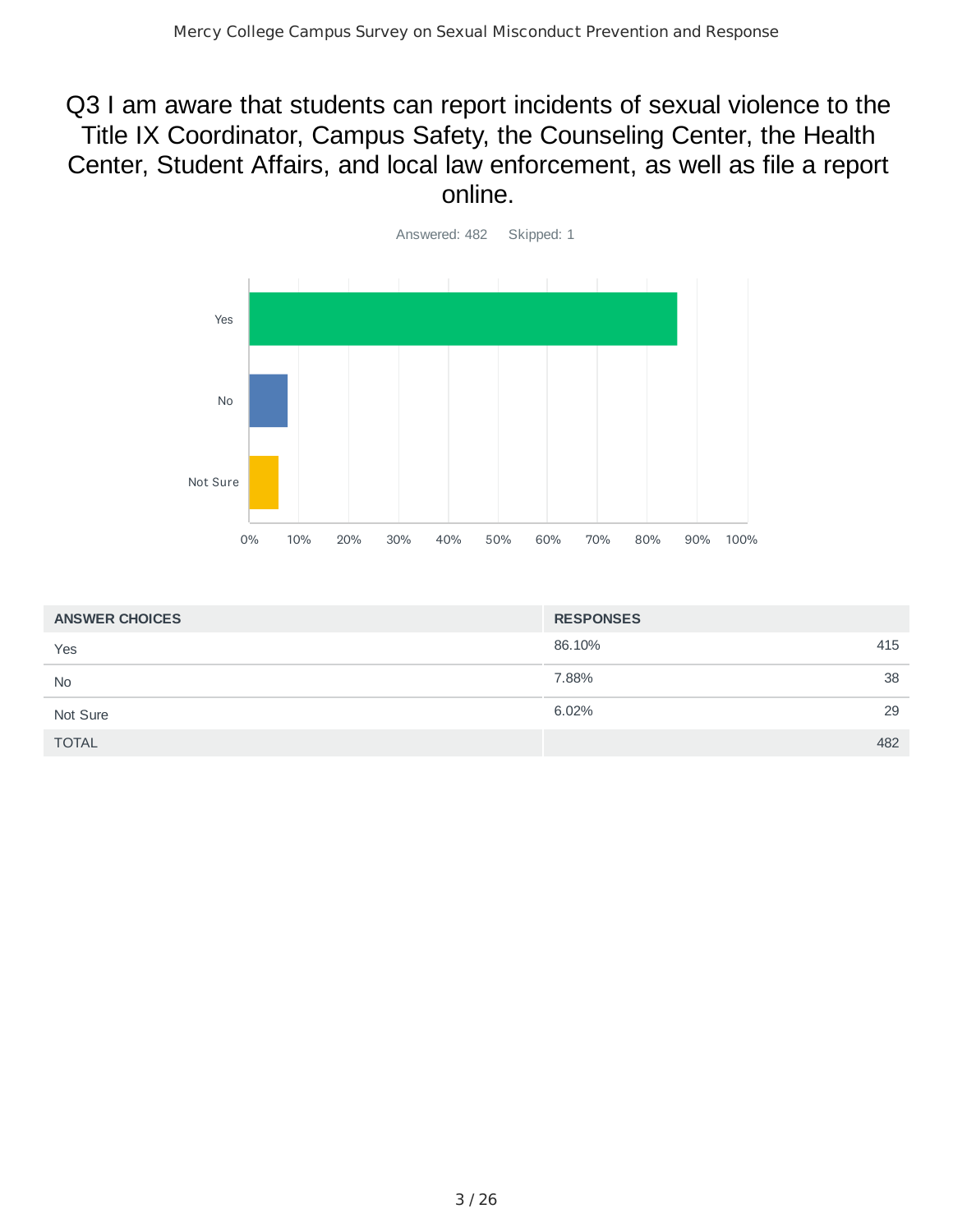## Q4 I am aware that Mercy College has a list of confidential resources, on and off campus, for students who need support or services related to sexual violence, including counseling, medical care, and help filing a police report.



| <b>ANSWER CHOICES</b> | <b>RESPONSES</b> |
|-----------------------|------------------|
| Yes                   | 79.21%<br>381    |
| <b>No</b>             | 12.68%<br>61     |
| Not Sure              | 39<br>8.11%      |
| <b>TOTAL</b>          | 481              |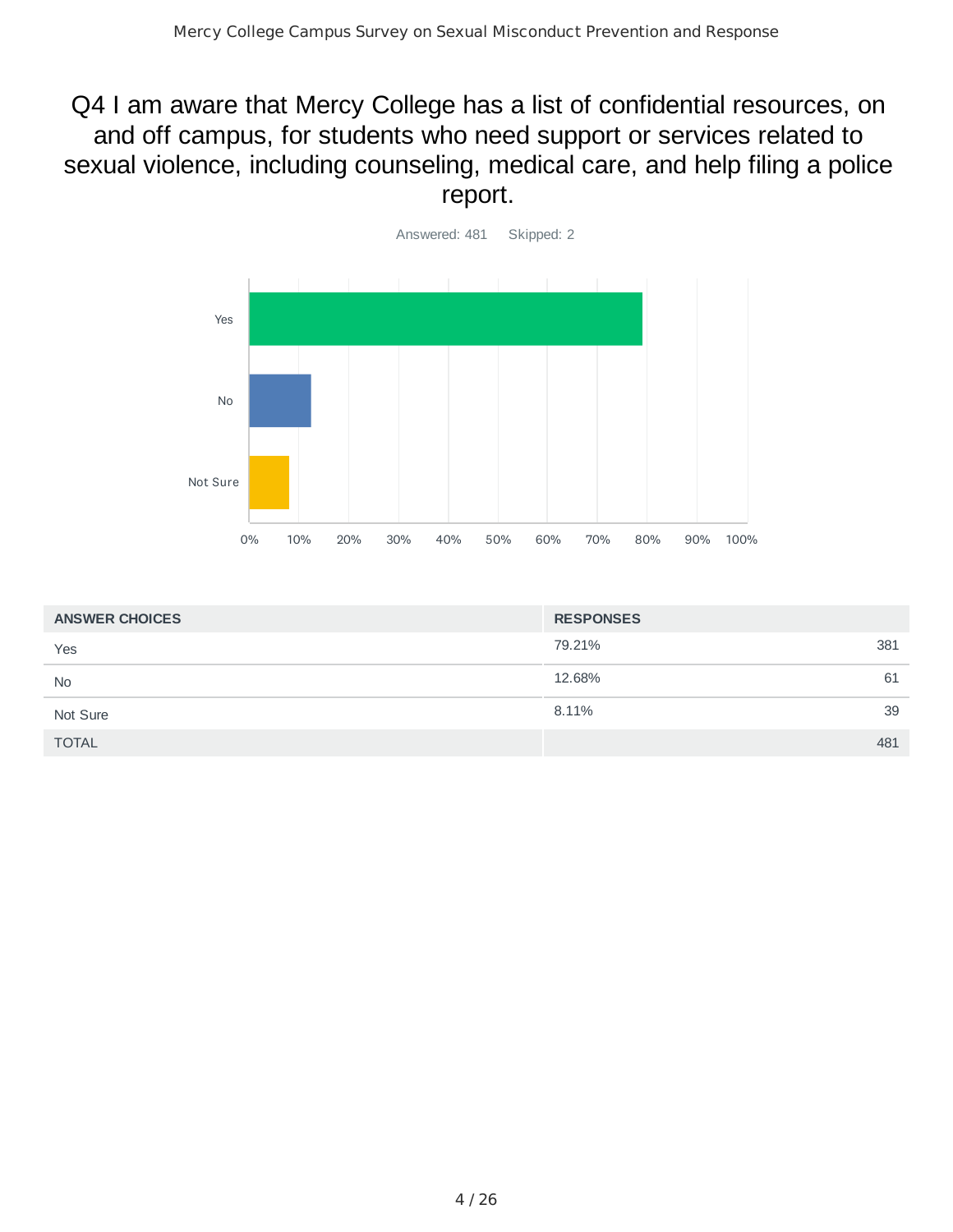## Q5 I am aware that students who want to report an incident of sexual violence but were using drugs or alcohol at the time, will not be penalized for the drug or alcohol use.



| <b>ANSWER CHOICES</b> | <b>RESPONSES</b> |
|-----------------------|------------------|
| Yes                   | 350<br>72.92%    |
| <b>No</b>             | 69<br>14.37%     |
| Not Sure              | 12.71%<br>61     |
| <b>TOTAL</b>          | 480              |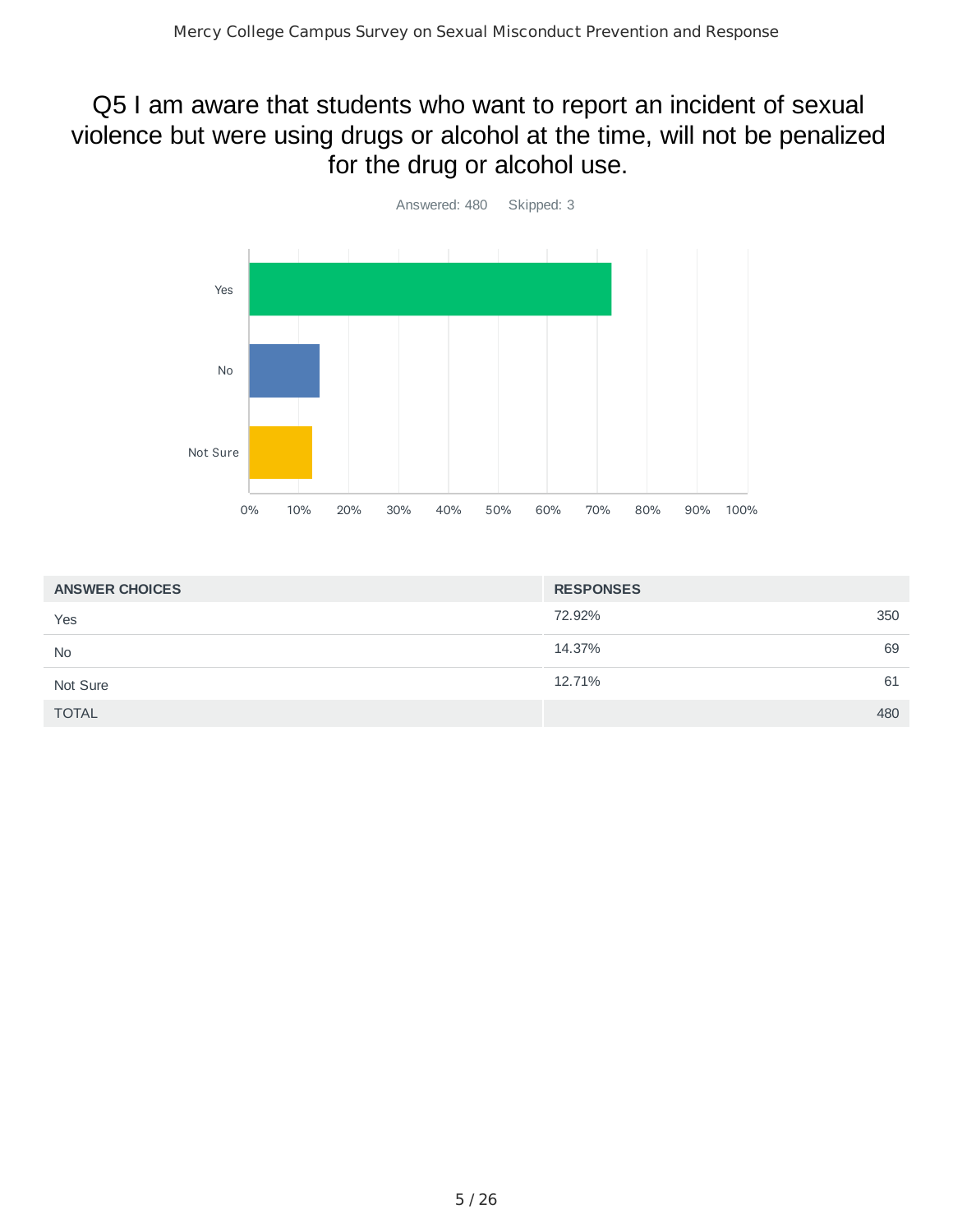## Q6 I am aware that affirmative consent is a knowing, voluntary, and mutual decision to engage in sexual activity.



| <b>ANSWER CHOICES</b> | <b>RESPONSES</b> |
|-----------------------|------------------|
| Yes                   | 93.78%<br>452    |
| <b>No</b>             | 1.87%<br>9       |
| No Sure               | 4.36%<br>21      |
| <b>TOTAL</b>          | 482              |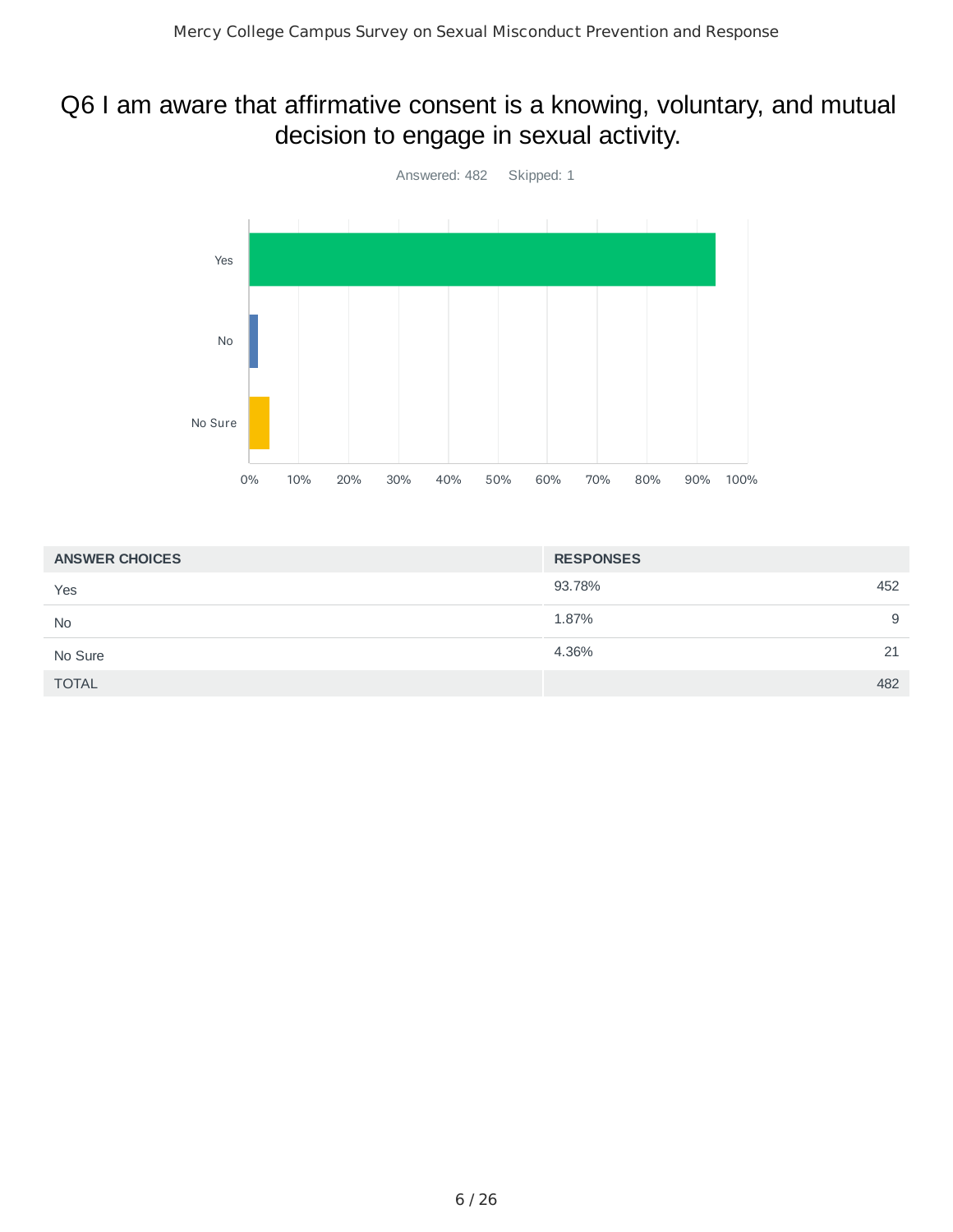#### Q7 I am aware that bystander intervention is when I help or get help for someone who is the victim of sexual violence.



| <b>ANSWER CHOICES</b> | <b>RESPONSES</b> |
|-----------------------|------------------|
| Yes                   | 436<br>90.83%    |
| <b>No</b>             | 3.33%<br>16      |
| Not Sure              | 28<br>5.83%      |
| <b>TOTAL</b>          | 480              |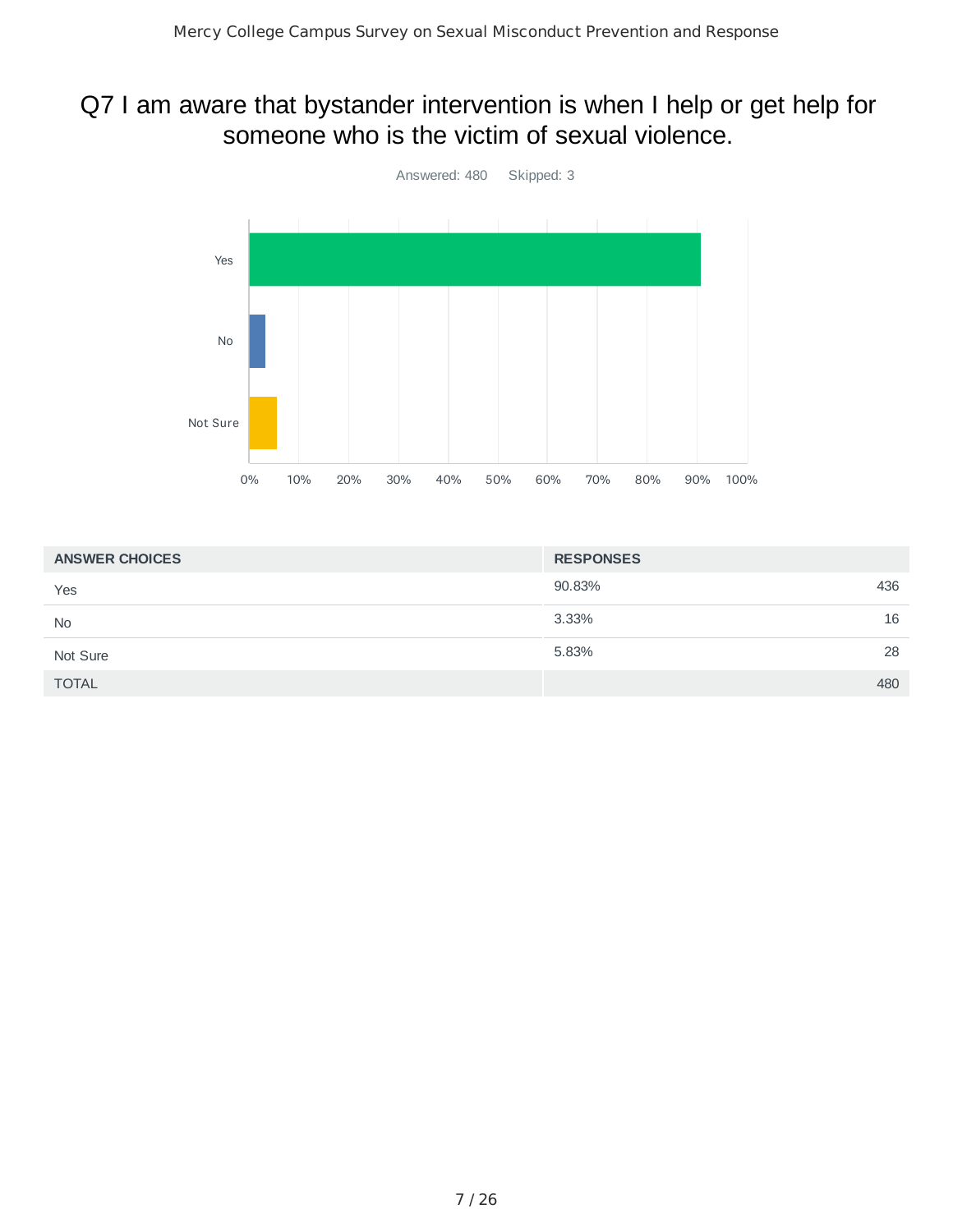## Q8 I am aware that at Mercy College I can receive support services related to sexual violence without having to file a report or agree to an investigation.



| <b>ANSWER CHOICES</b> | <b>RESPONSES</b> |
|-----------------------|------------------|
| Yes                   | 349<br>72.71%    |
| <b>No</b>             | 63<br>13.13%     |
| Not Sure              | 68<br>14.17%     |
| <b>TOTAL</b>          | 480              |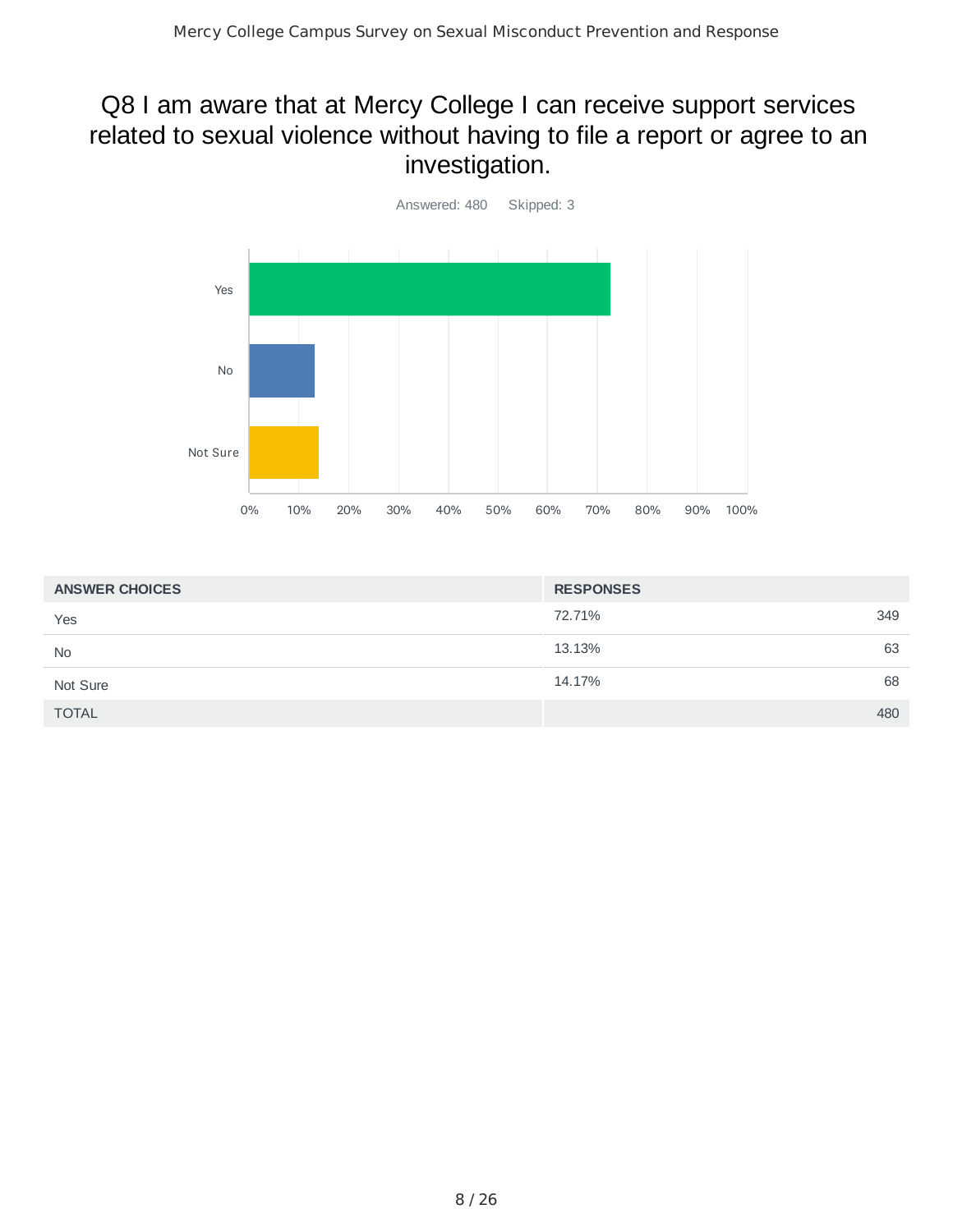## Q9 I am aware that Mercy College has a process for investigating and adjudicating reports of sexual violence.



| <b>ANSWER CHOICES</b> | <b>RESPONSES</b> |
|-----------------------|------------------|
| Yes                   | 78.42%<br>378    |
| <b>No</b>             | 12.03%<br>58     |
| Not Sure              | 46<br>9.54%      |
| <b>TOTAL</b>          | 482              |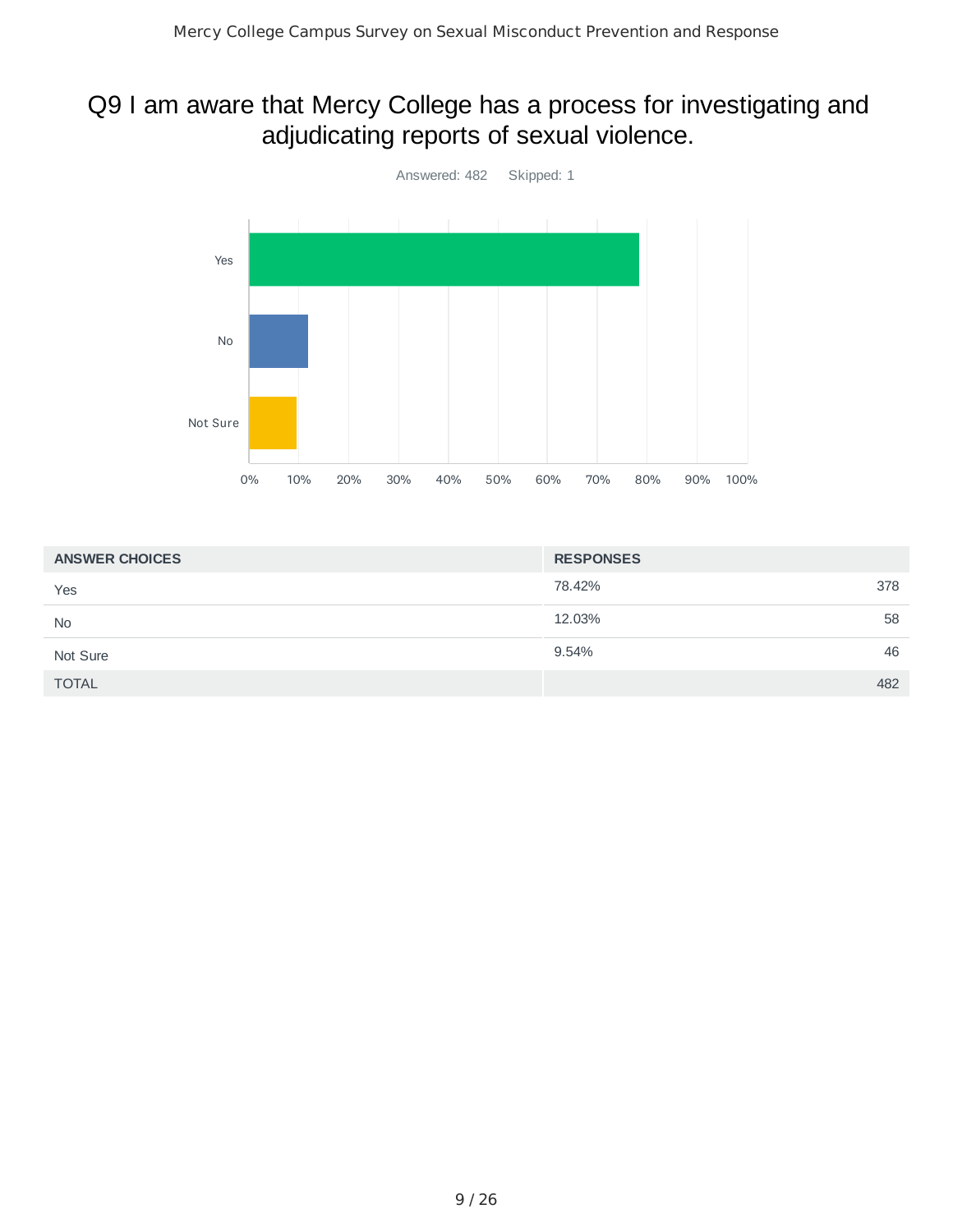## Q10 I am aware that Mercy College handles reports of sexual violence differently than how local law enforcement and the court system handles such reports.



| <b>ANSWER CHOICES</b> | <b>RESPONSES</b> |
|-----------------------|------------------|
| Yes                   | 326<br>68.06%    |
| <b>No</b>             | 73<br>15.24%     |
| Not Sure              | 80<br>16.70%     |
| <b>TOTAL</b>          | 479              |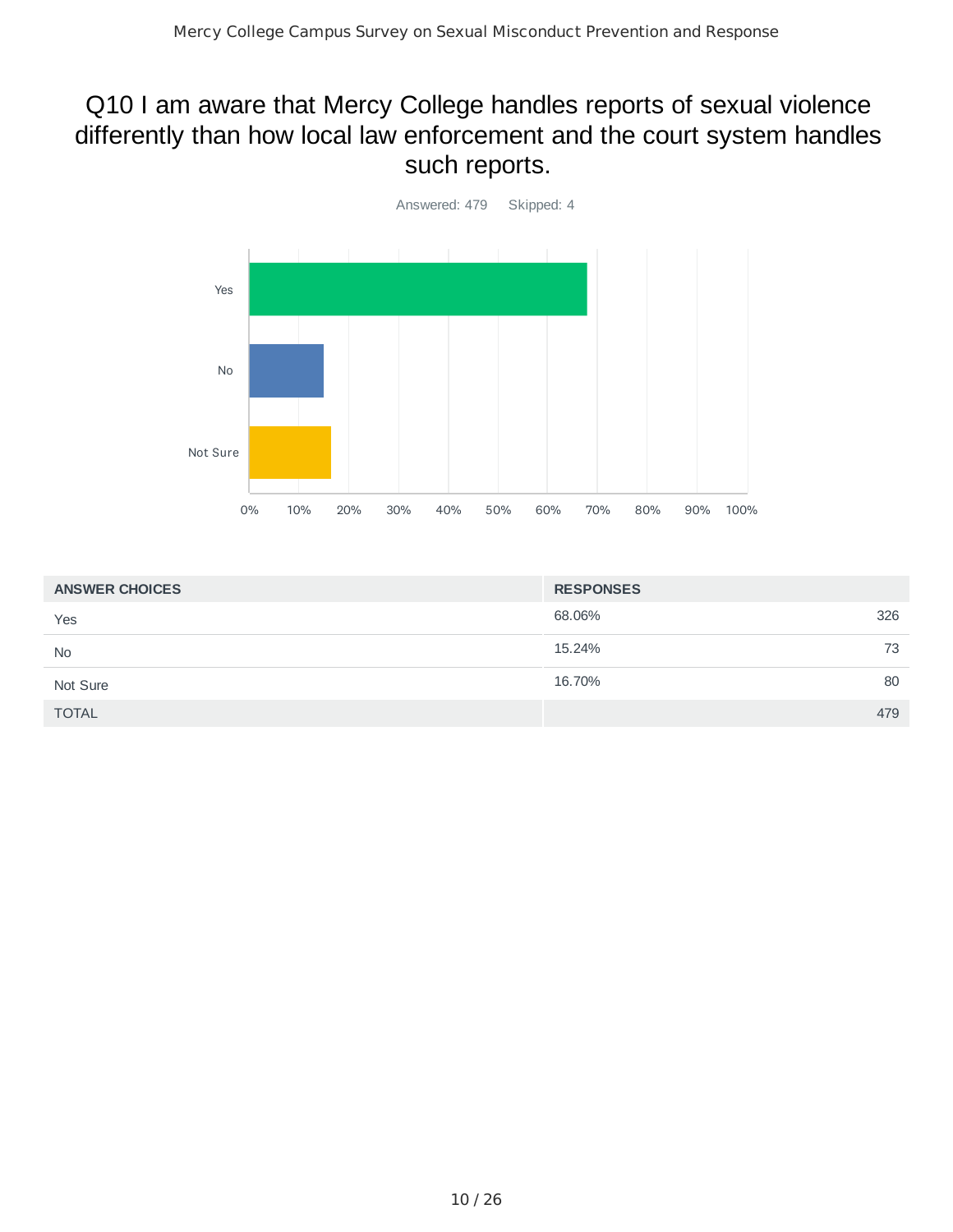#### Q11 Optional: During the past two years at Mercy College, I have been the victim of:



| <b>ANSWER CHOICES</b>         | <b>RESPONSES</b> |                |
|-------------------------------|------------------|----------------|
| Sexual assault                | 1.08%            | $\overline{4}$ |
| Domestic or dating violence   | 0.27%            |                |
| Stalking                      | 0.81%            | 3              |
| Sexual harrassment            | 2.16%            | 8              |
| Other form of sexual violence | $0.00\%$         | $\mathbf{0}$   |
| N/A / doesn't apply           | 96.22%           | 356            |
| Total Respondents: 370        |                  |                |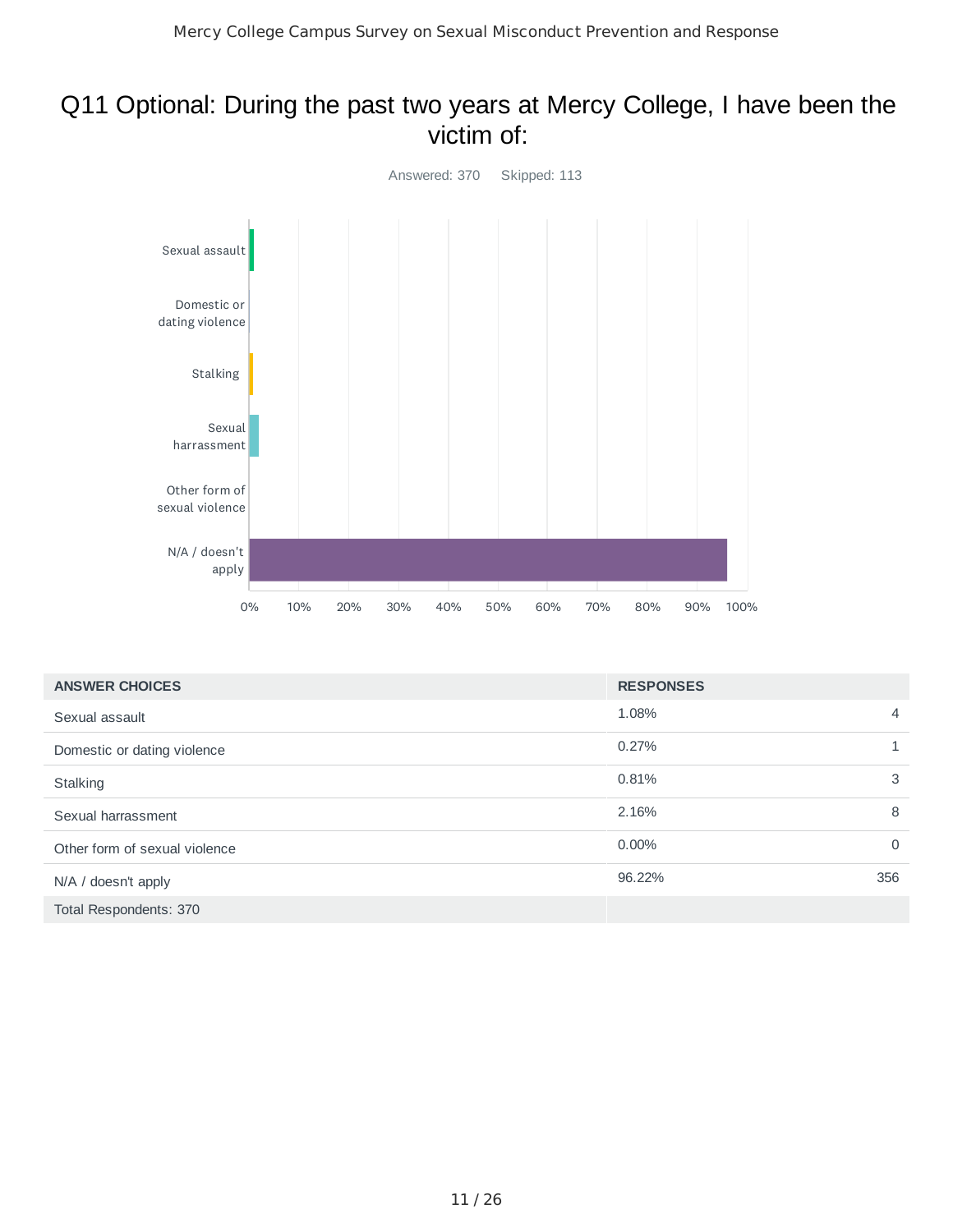

| Q12 Optional: This incident or incidents occurred: |  |
|----------------------------------------------------|--|
|----------------------------------------------------|--|

| <b>ANSWER CHOICES</b> | <b>RESPONSES</b> |     |
|-----------------------|------------------|-----|
| Off campus            | 1.84%            |     |
| On campus             | 3.15%            | 12  |
| <b>Both</b>           | 1.31%            | 5   |
| N/A (does not apply)  | 93.70%           | 357 |
| <b>TOTAL</b>          |                  | 381 |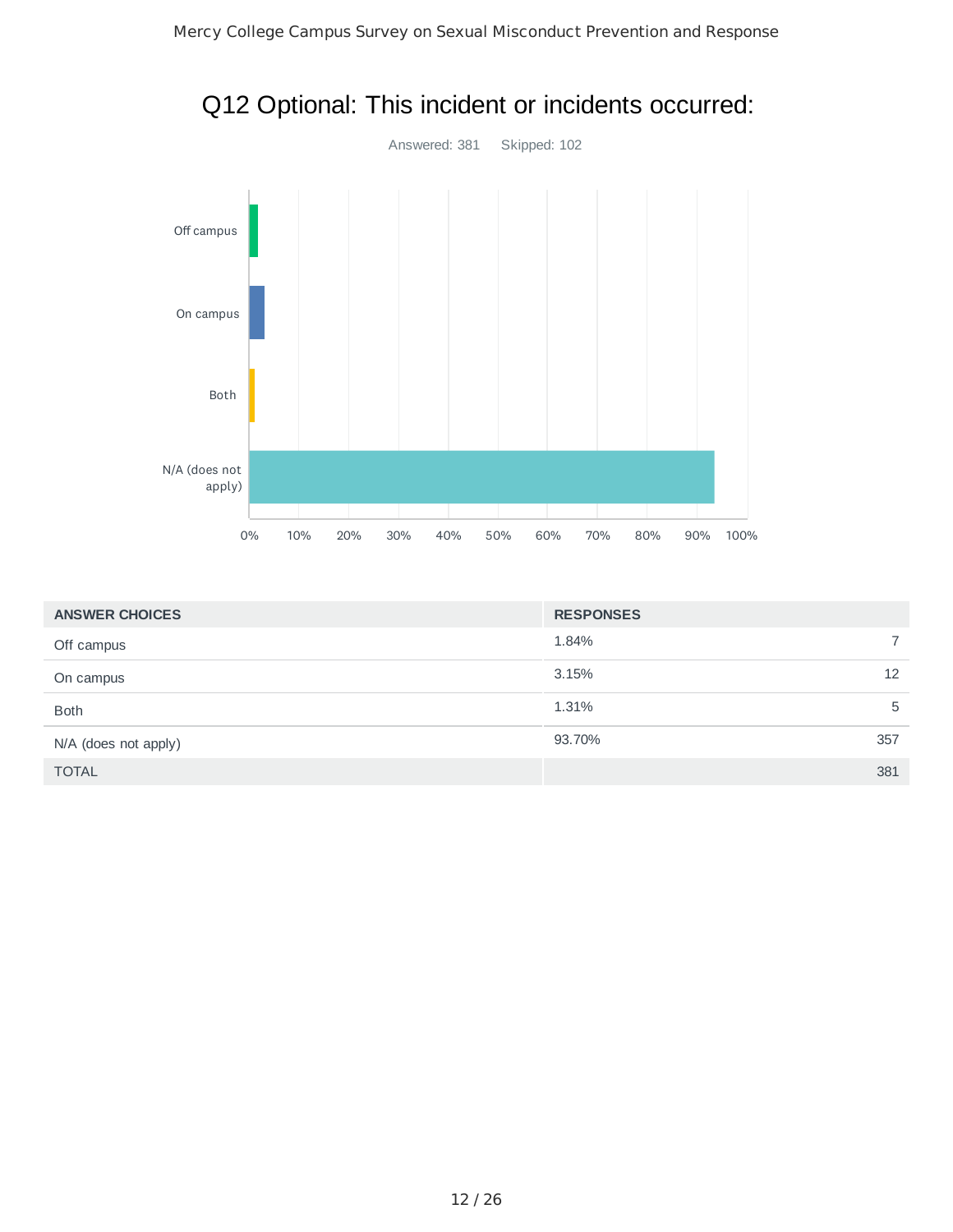## Q13 Optional: Did you report the incident to Mercy College?



| <b>ANSWER CHOICES</b> | <b>RESPONSES</b> |     |
|-----------------------|------------------|-----|
| Yes                   | 0.79%            | 3   |
| <b>No</b>             | 5.24%            | 20  |
| Prefer not to say     | 0.52%            | 2   |
| N/A / does not apply  | 93.46%           | 357 |
| <b>TOTAL</b>          |                  | 382 |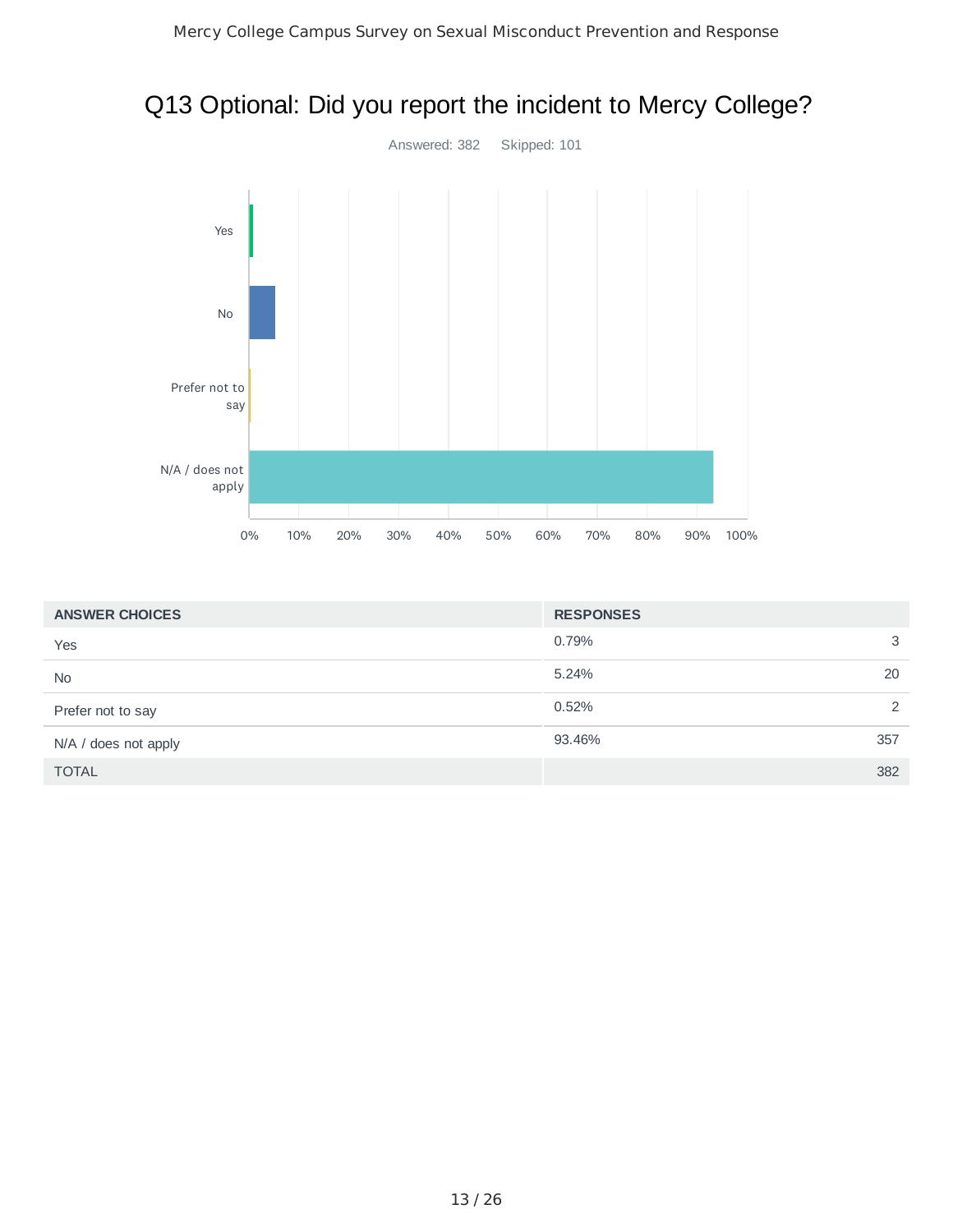## Q14 Optional: If you were the victim of any of the above, did you report the incident to the local law enforcement?



| <b>ANSWER CHOICES</b> | <b>RESPONSES</b> |                |
|-----------------------|------------------|----------------|
| Yes                   | 1.05%            | $\overline{4}$ |
| <b>No</b>             | 5.50%            | 21             |
| Prefer not to say     | 1.05%            | $\overline{4}$ |
| N/A / does not apply  | 92.41%           | 353            |
| <b>TOTAL</b>          |                  | 382            |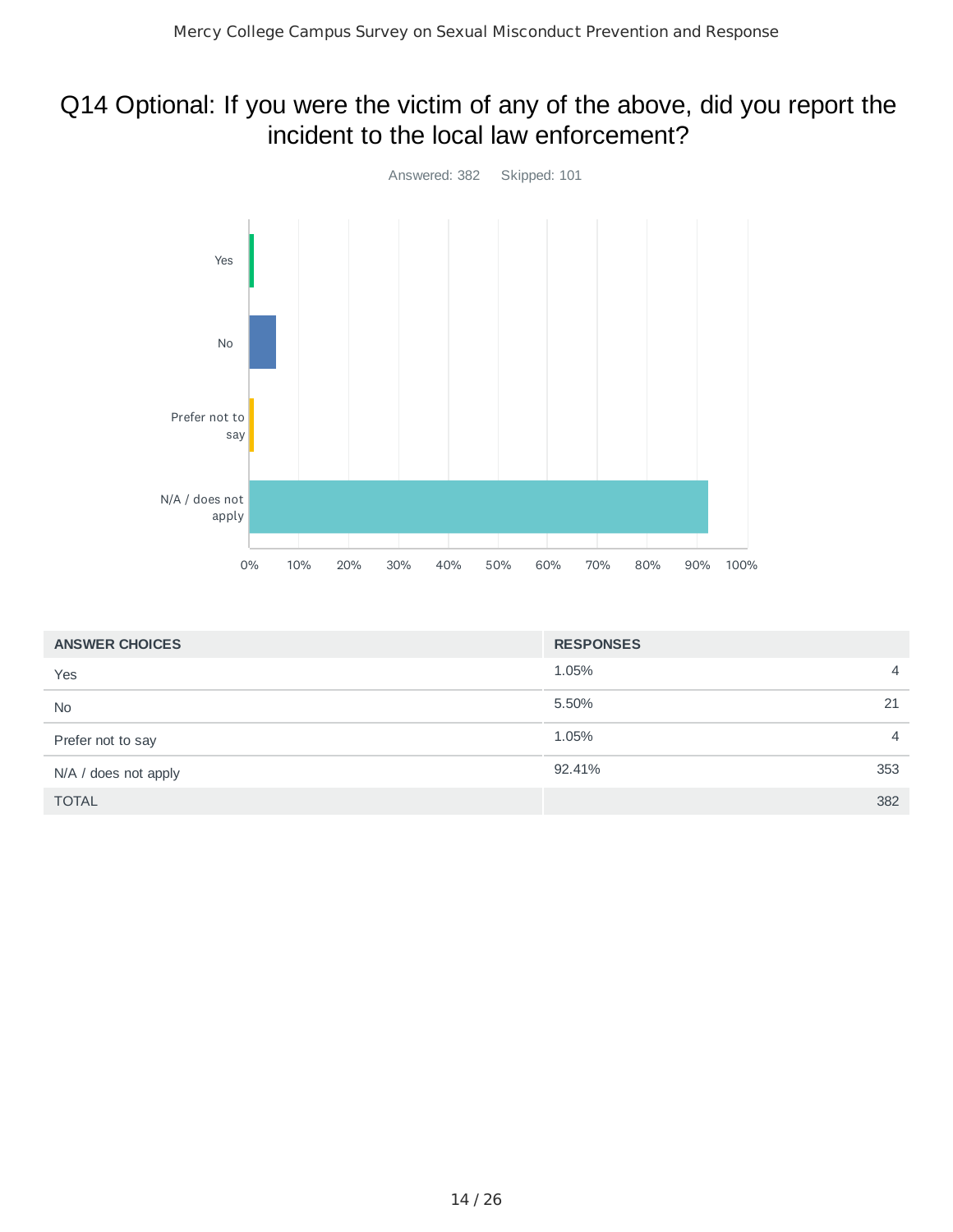## Q15 Optional: If you did not report an incident to Mercy College or to local law enforcement, please share why not.

Answered: 30 Skipped: 453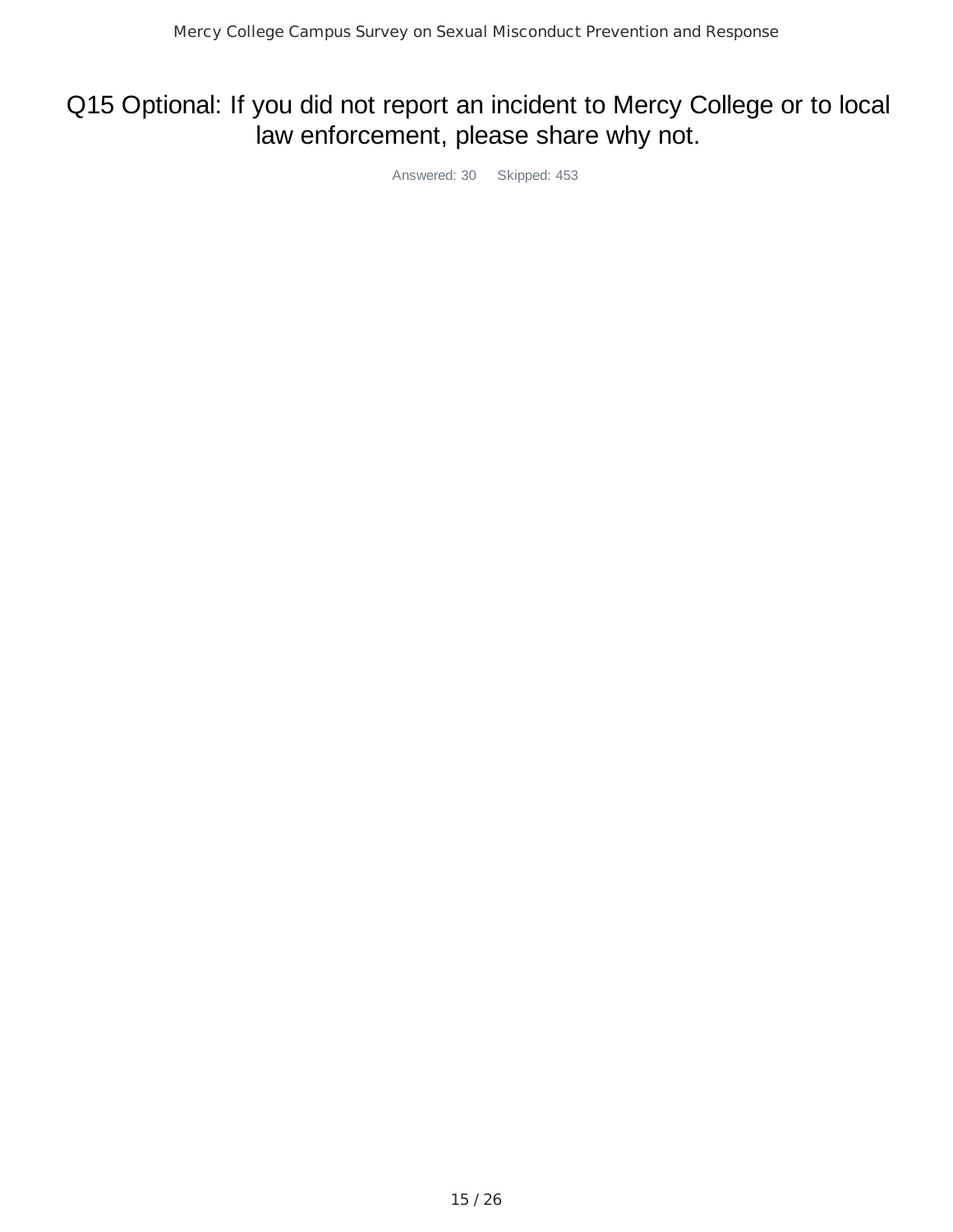

| <b>ANSWER CHOICES</b>    | <b>RESPONSES</b> |     |
|--------------------------|------------------|-----|
| <b>Bronx</b>             | 12.44%           | 56  |
| Dobbs Ferry or Tarrytown | 70.00%           | 315 |
| Manhattan                | 7.56%            | 34  |
| Online                   | 8.67%            | 39  |
| Prefer Not to Say        | 1.33%            | 6   |
| <b>TOTAL</b>             |                  | 450 |

## Q16 What is your primary campus?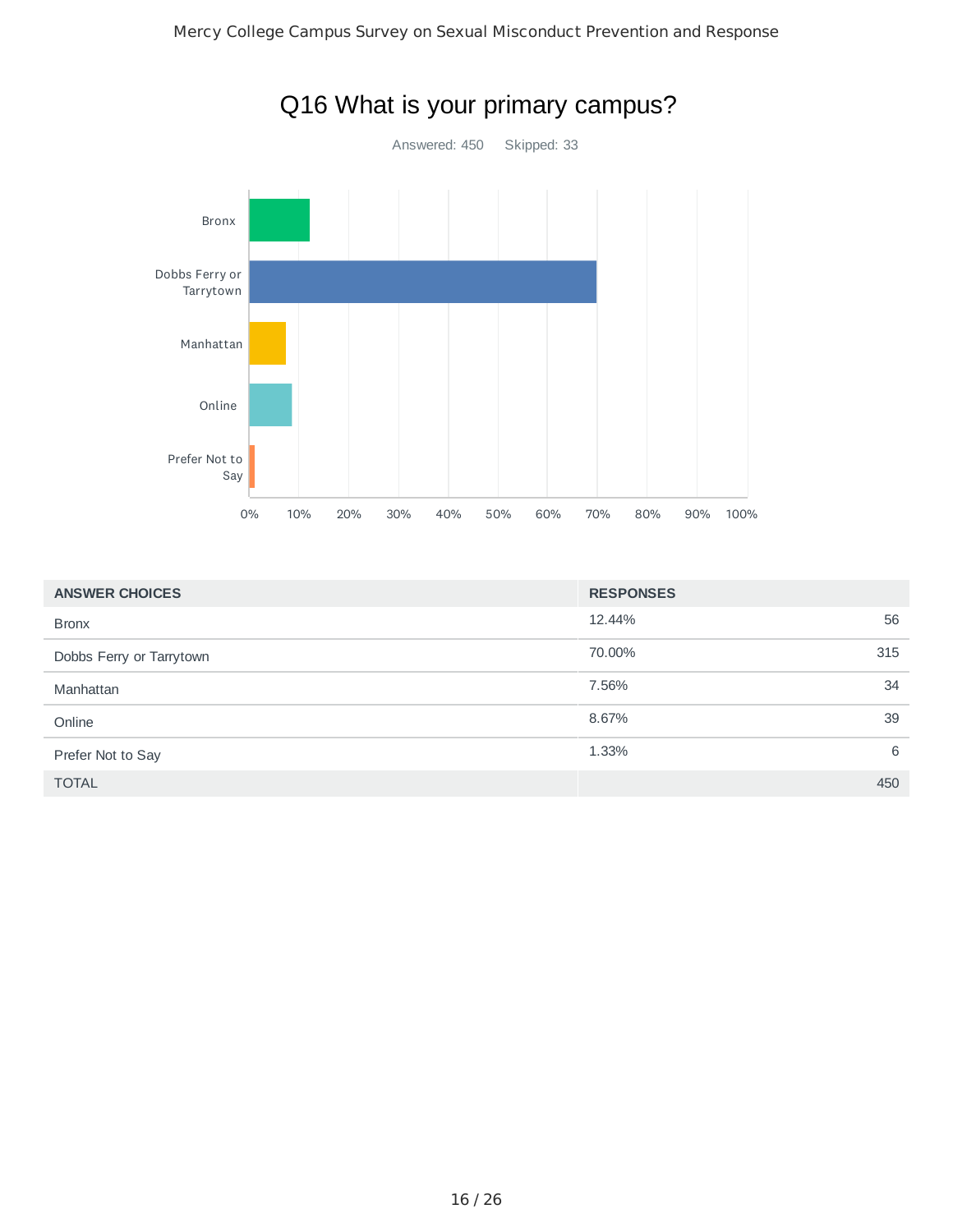# Q17 Which of the following choices best describes your gender identity?



| <b>ANSWER CHOICES</b>                            | <b>RESPONSES</b> |                |
|--------------------------------------------------|------------------|----------------|
| Man                                              | 29.60%           | 132            |
| Woman                                            | 67.04%           | 299            |
| Gender non-conforming                            | 1.57%            | $\overline{7}$ |
| Preferred Answer Not Listed or Prefer Not to Say | 1.79%            | 8              |
| Other (please specify)                           | $0.00\%$         | $\Omega$       |
| <b>TOTAL</b>                                     |                  | 446            |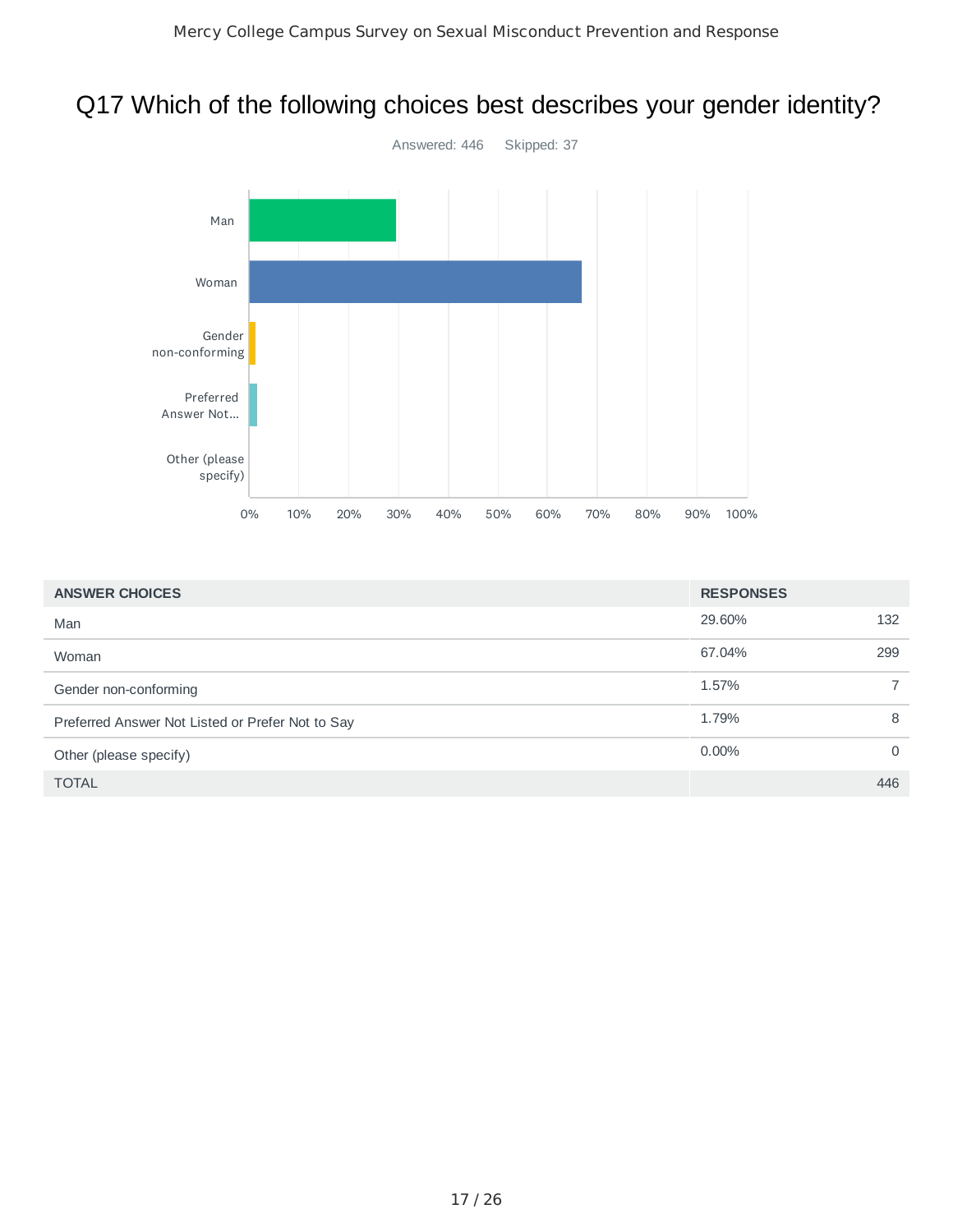

| <b>ANSWER CHOICES</b> | <b>RESPONSES</b> |
|-----------------------|------------------|
| Yes                   | 1.11%<br>5       |
| <b>No</b>             | 438<br>97.55%    |
| Prefer Not to Say     | 1.34%<br>6       |
| <b>TOTAL</b>          | 449              |

# Q18 Do you identify as transgender?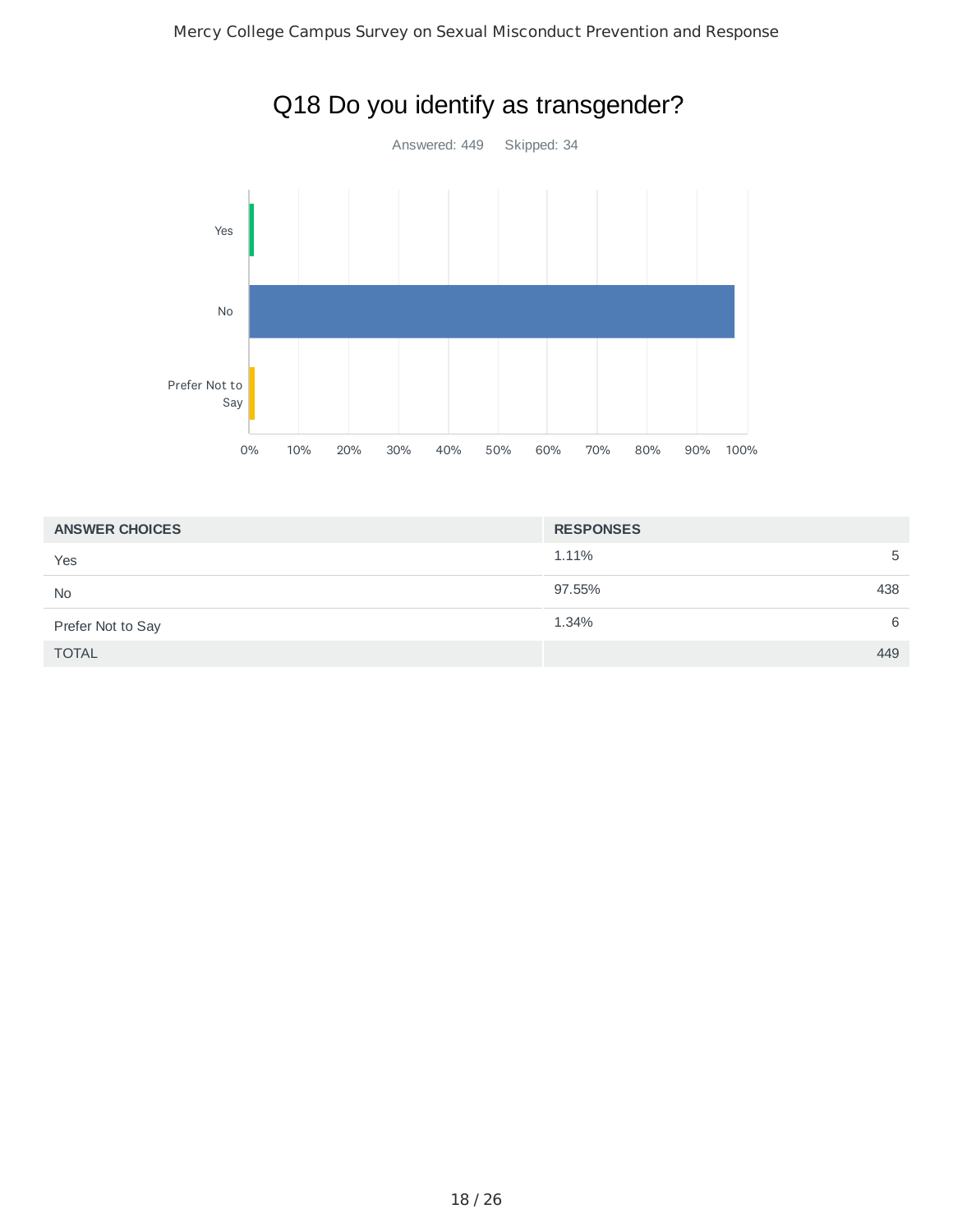

## Q19 Do you identify as Hispanic or Latino?

| <b>ANSWER CHOICES</b> | <b>RESPONSES</b> |
|-----------------------|------------------|
| Yes                   | 33.63%<br>151    |
| <b>No</b>             | 62.58%<br>281    |
| Prefer Not to Say     | 3.79%<br>17      |
| <b>TOTAL</b>          | 449              |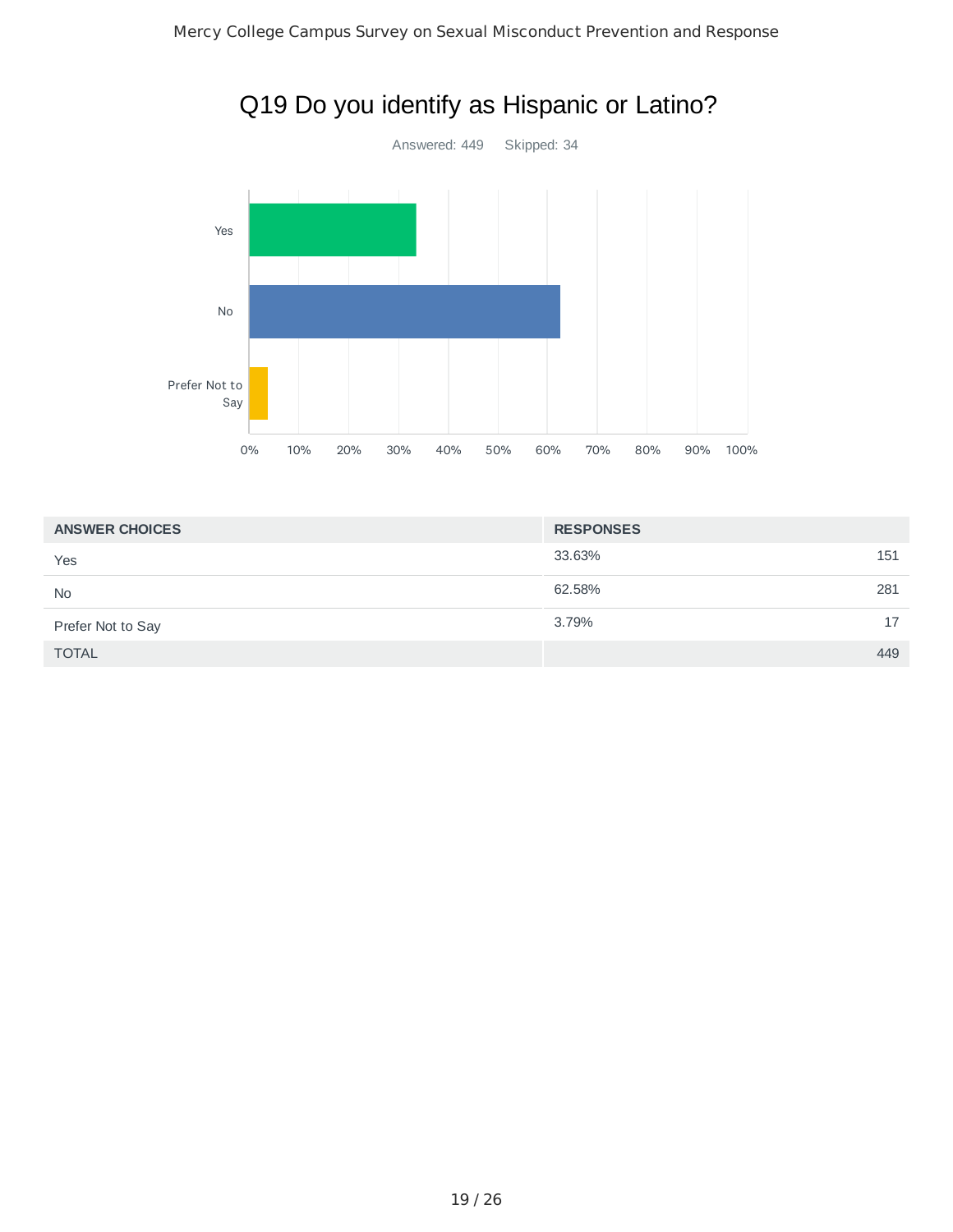## Q20 Which of the following choices best describes your race or ethnicity?



| <b>ANSWER CHOICES</b>                            | <b>RESPONSES</b> |     |
|--------------------------------------------------|------------------|-----|
| American Indian or Alaskan Native                | 1.35%            | 6   |
| Asian                                            | 4.71%            | 21  |
| <b>Black or African American</b>                 | 23.77%           | 106 |
| Native Hawaiian or Pacific Islander              | 0.22%            | 1   |
| White or Caucasian                               | 43.27%           | 193 |
| Two or More Races                                | 8.30%            | 37  |
| Preferred Answer Not Listed or Prefer Not to Say | 18.39%           | 82  |
| <b>TOTAL</b>                                     |                  | 446 |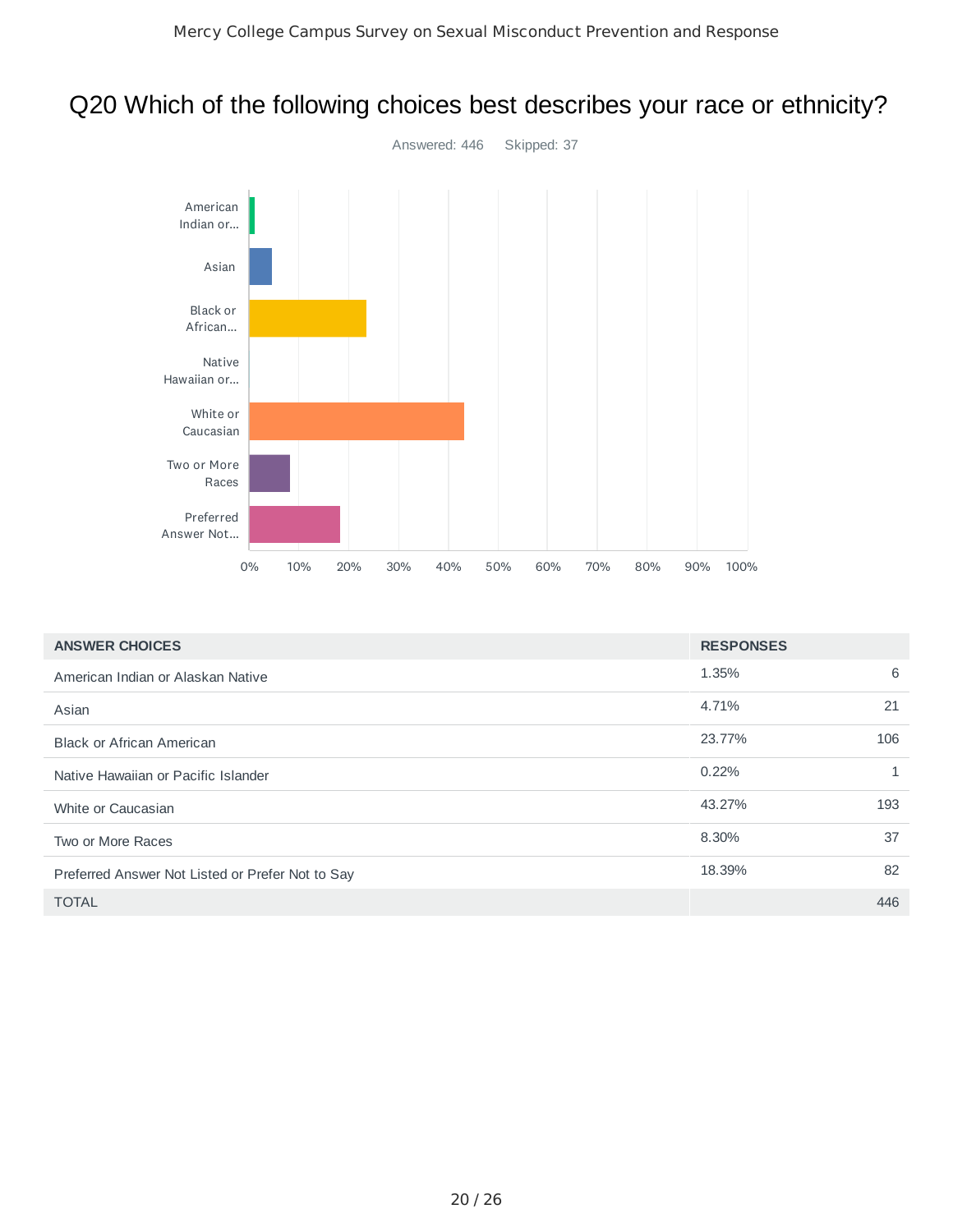## Q21 Which of the following choices best describes your sexual orientation?



| <b>ANSWER CHOICES</b>                            | <b>RESPONSES</b> |     |
|--------------------------------------------------|------------------|-----|
| <b>Bisexual</b>                                  | 9.40%            | 42  |
| Gay or Lesbian                                   | 3.36%            | 15  |
| Heterosexual or Straight                         | 78.08%           | 349 |
| Preferred Answer Not Listed or Prefer Not to Say | 9.17%            | 41  |
| <b>TOTAL</b>                                     |                  | 447 |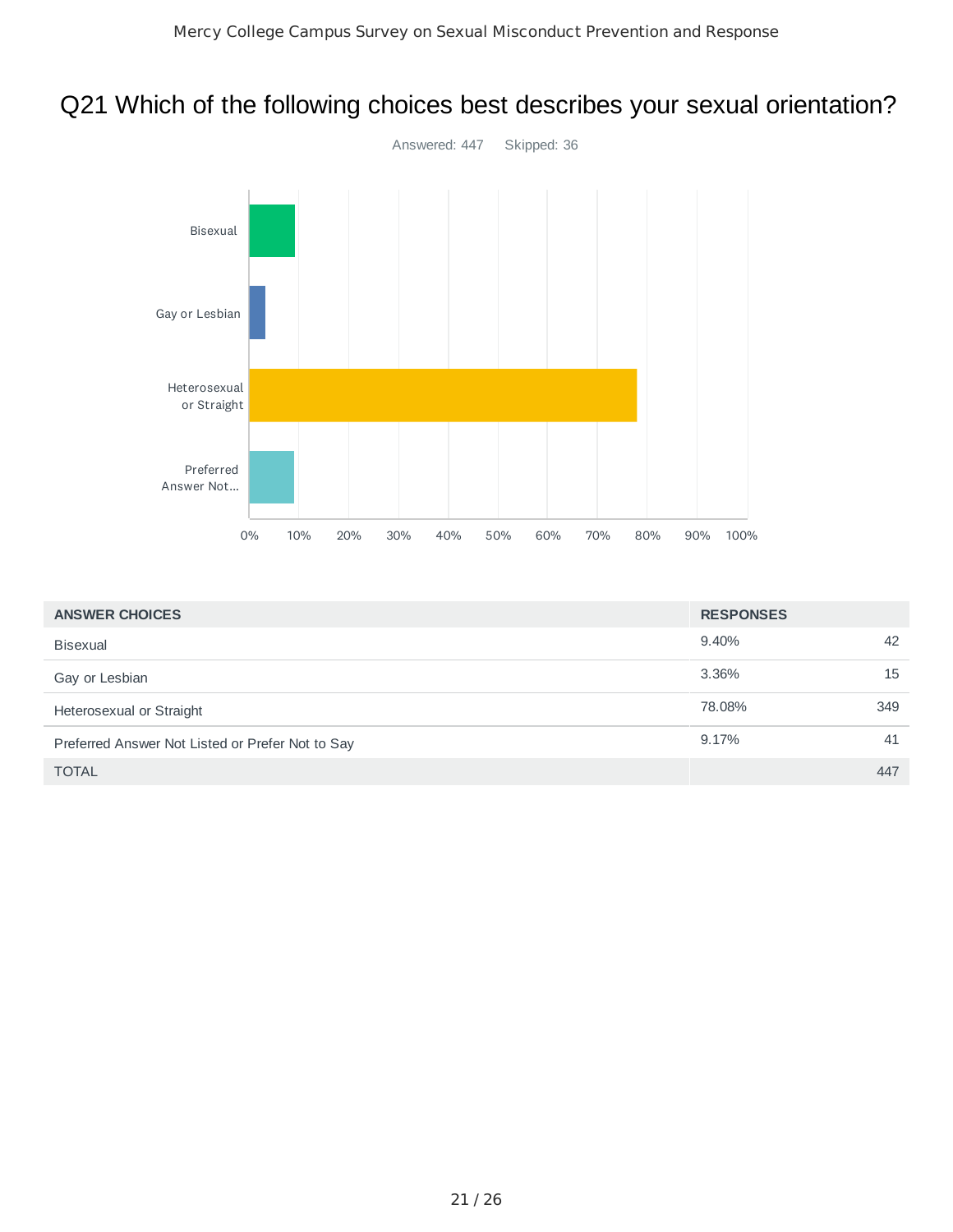## Q22 Which of the following choices best describes the highest level of education completed by any of your parents and/or guardians?



| <b>ANSWER CHOICES</b>                            | <b>RESPONSES</b> |     |
|--------------------------------------------------|------------------|-----|
| High school or below                             | 20.04%           | 90  |
| Some college                                     | 23.39%           | 105 |
| Associate's or bachelor's degree                 | 34.52%           | 155 |
| Master's, doctoral, or professional degree       | 14.03%           | 63  |
| Preferred answer not listed or prefer not to say | 8.02%            | 36  |
| <b>TOTAL</b>                                     |                  | 449 |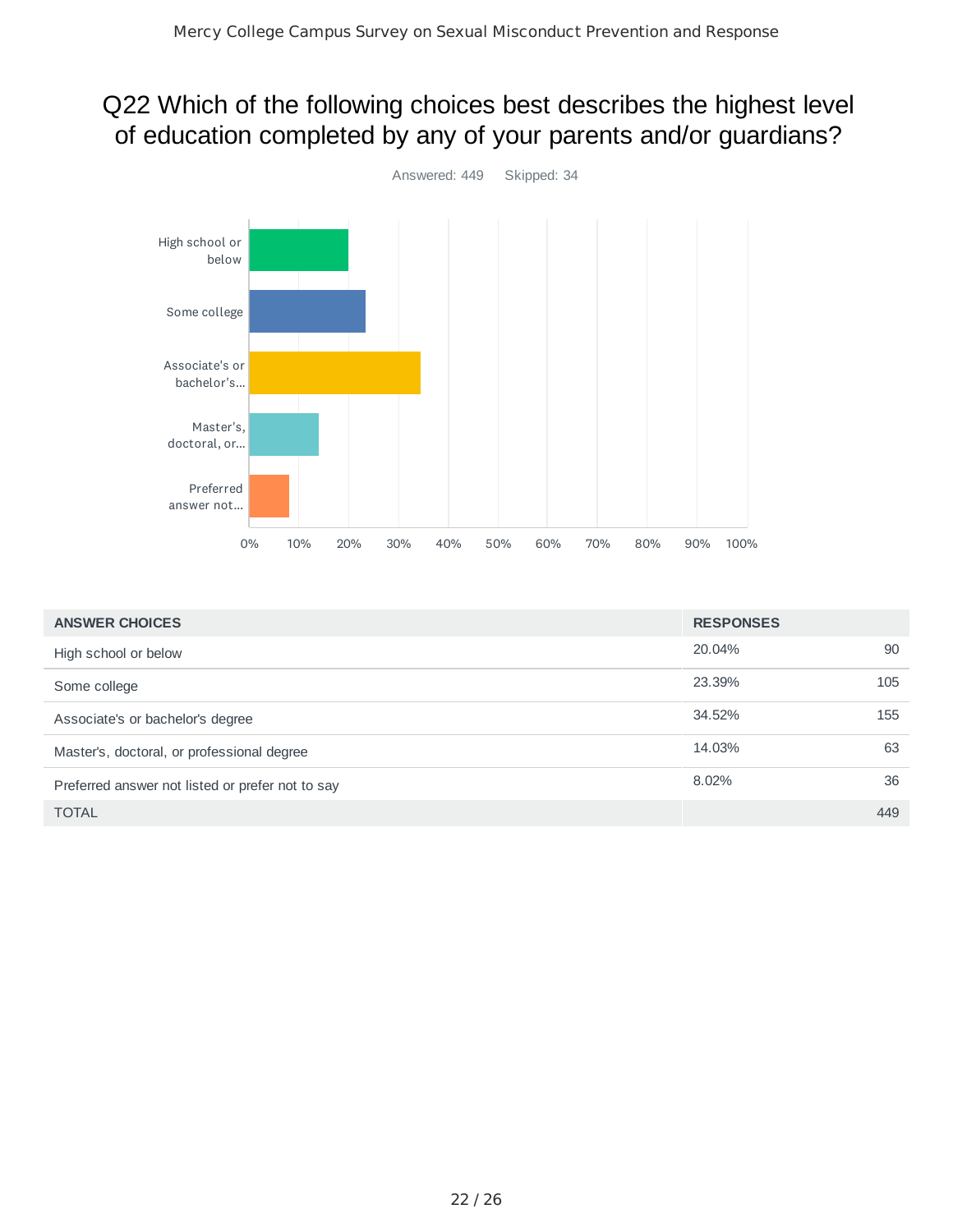## Q23 Which of the following choices best describes your political affiliation?



| <b>ANSWER CHOICES</b>                            | <b>RESPONSES</b> |     |
|--------------------------------------------------|------------------|-----|
| Conservative                                     | 12.30%           | 55  |
| Moderate                                         | 8.50%            | 38  |
| Liberal                                          | 17.45%           | 78  |
| No political views                               | 32.66%           | 146 |
| Preferred answer not listed or prefer not to say | 29.08%           | 130 |
| <b>TOTAL</b>                                     |                  | 447 |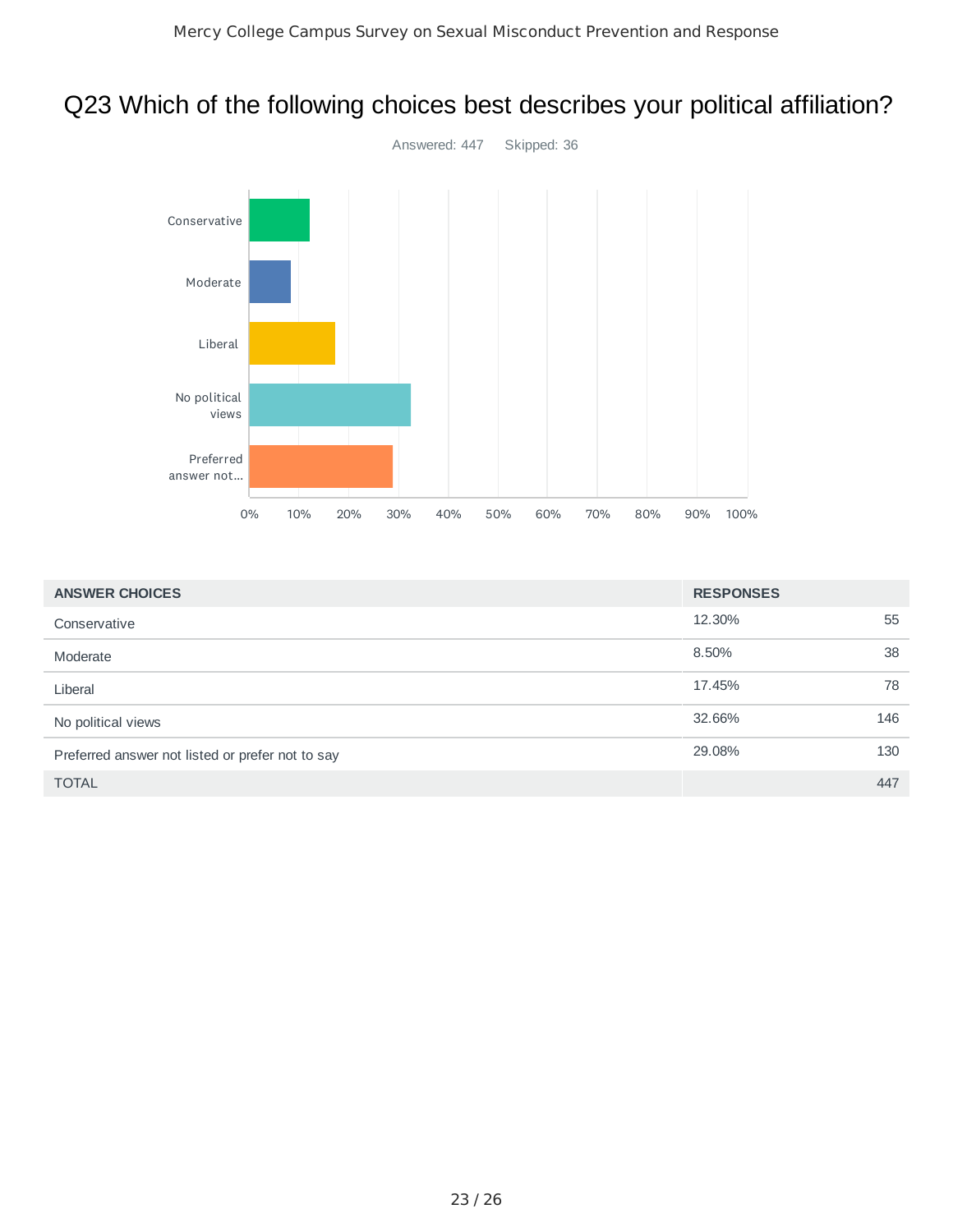#### Q24 Which of the following choices best describes your religious affiliation?



| <b>ANSWER CHOICES</b>                            | <b>RESPONSES</b> |              |
|--------------------------------------------------|------------------|--------------|
| <b>Buddhist</b>                                  | 1.56%            | 7            |
| Christian                                        | 48.11%           | 216          |
| Hindu                                            | 0.22%            | $\mathbf{1}$ |
| Jewish                                           | 1.34%            | 6            |
| Muslim                                           | 3.79%            | 17           |
| Atheist/Agnostic/None                            | 13.36%           | 60           |
| Preferred Answer Not Listed or Prefer Not to Say | 31.63%           | 142          |
| <b>TOTAL</b>                                     |                  | 449          |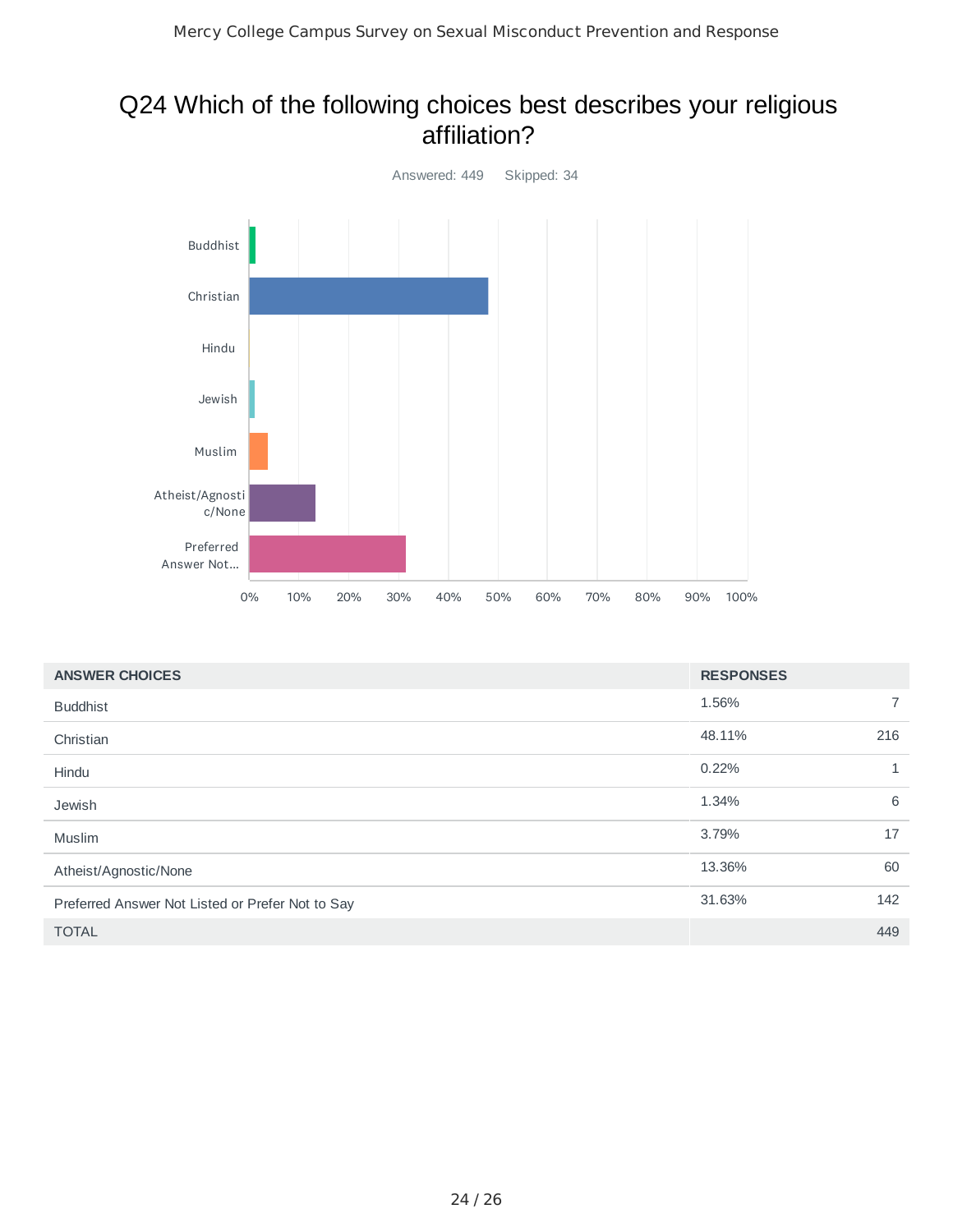## Q25 Which of the following answers best describes whether you have a disability?



| <b>ANSWER CHOICES</b> | <b>RESPONSES</b> |
|-----------------------|------------------|
| Yes                   | 29<br>6.52%      |
| <b>No</b>             | 82.92%<br>369    |
| Prefer Not to Say     | 10.56%<br>47     |
| <b>TOTAL</b>          | 445              |